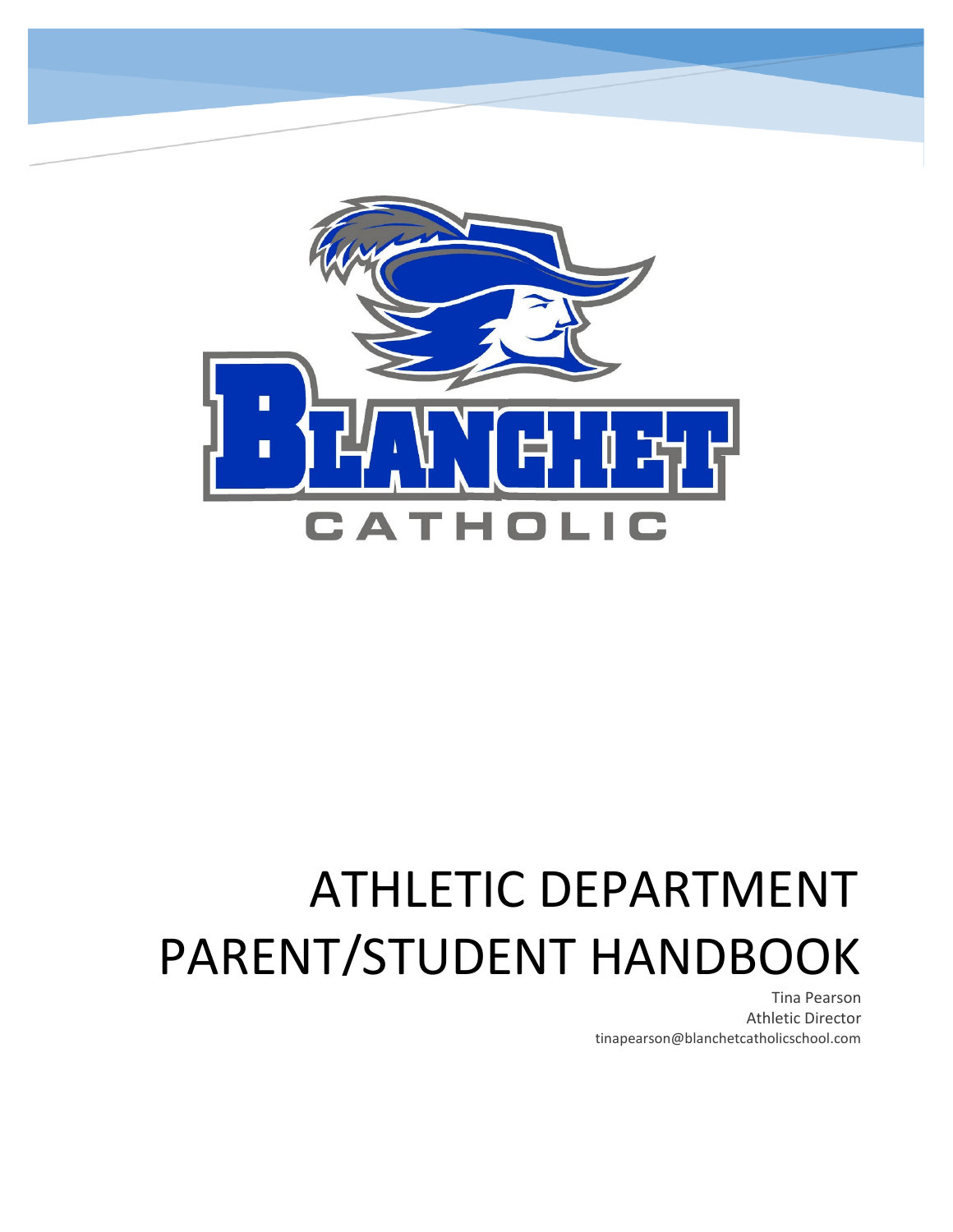# BLANCHET CATHOLIC HIGH SCHOOL HOME OF THE CAVALIERS

#### BLANCHET CATHOLIC SCHOOL FIGHT SONG

"Hail to thee Oh Blanchet, to thee Lead us on To sweet victory. Silver and blue So bright, With thy might, Win tonight!" "Hail to thee, Oh Blanchet, to thee Lead us on To sweet victory, The Cavaliers Will fight, fight, and fight By Courage & Faith For thee!" GO CAVS!!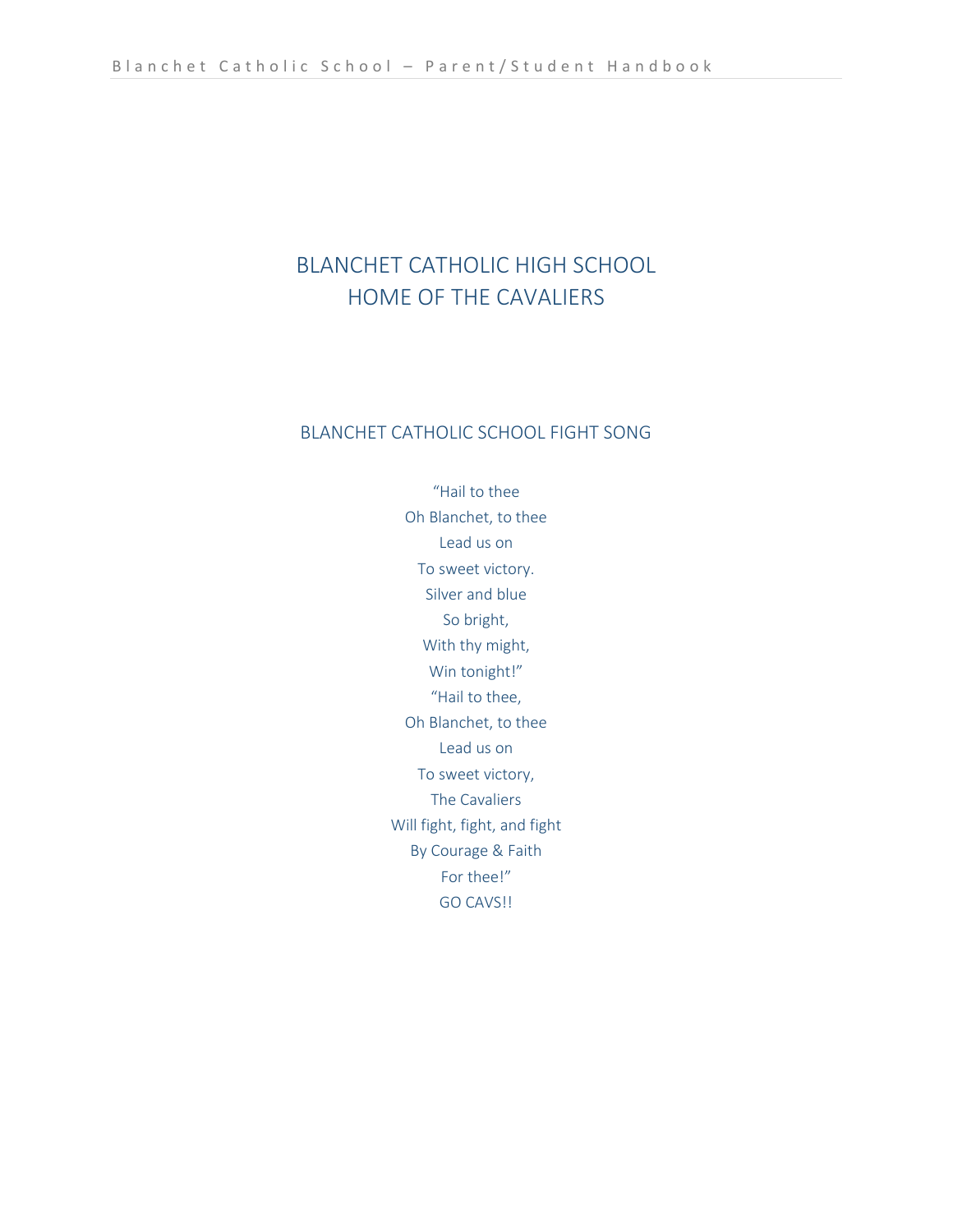# Table of Contents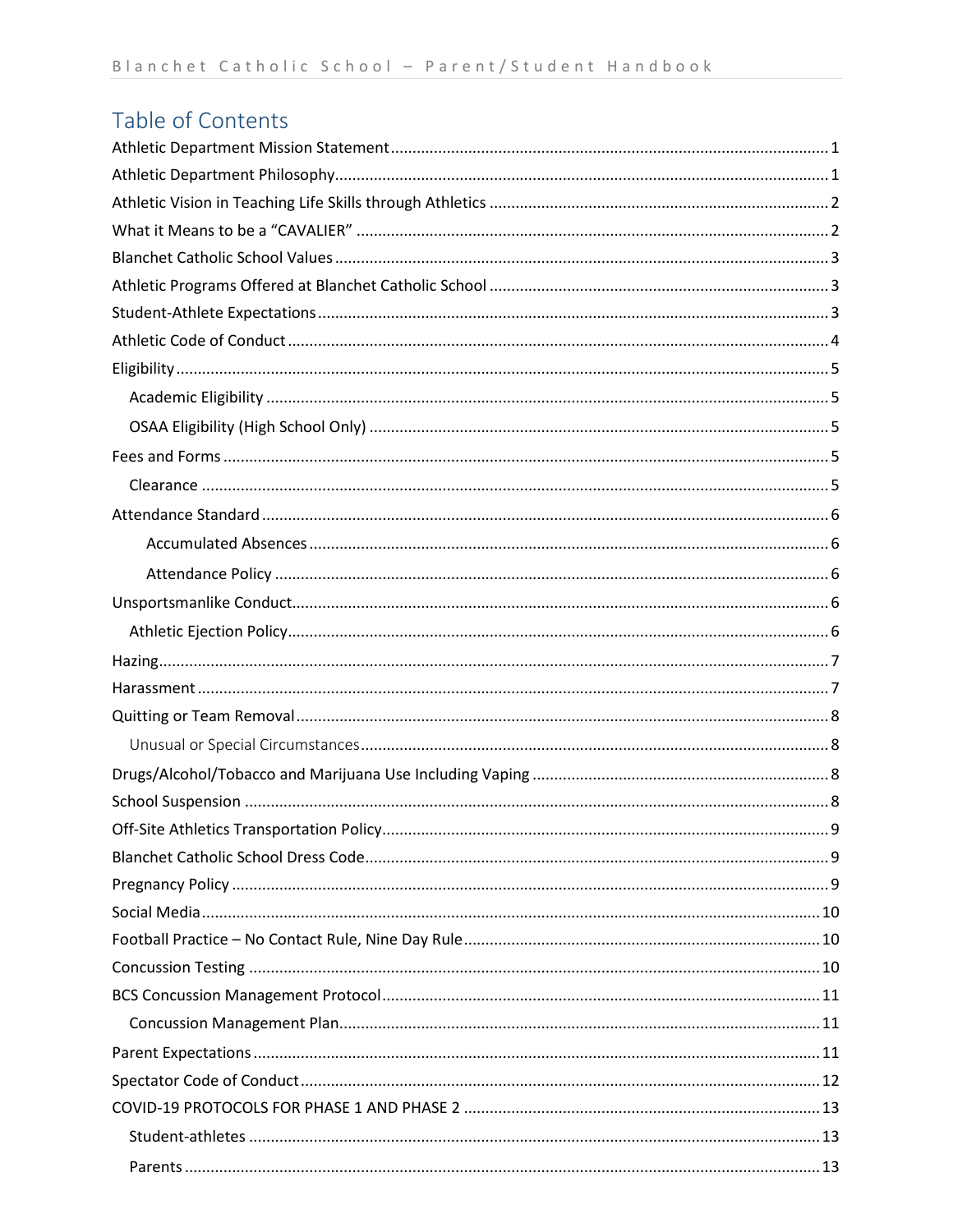# <span id="page-3-0"></span>ATHLETIC DEPARTMENT MISSION STATEMENT

Blanchet Catholic School mission and goals is to create an environment focused on pride, unity, and victory where student-athletes demonstrate a strong social conscience. We strive to build competitive, winning teams, and our primary mission is to promote the value of school spirit and fair play.

We are committed to provide an opportunity for student-athletes to fully develop their academic and athletic potential. Through practice, training and competition, the department strives to instill in each student-athlete the value of being a CAVALIER.

Blanchet Catholic School coaches and student-athletes should project an image of gracious competitors, who embrace challenge, enjoy the process, win with humility, handle defeat with dignity, advocate for their sport, and are positive role models.

Student activities and athletics are a vital part of the overall educational program. Participation in activities and athletics is a privilege available to all eligible students. This privilege carries with it serious personal responsibilities to the school and the community.

Participants and staff members understand that an emphasis on academic achievement is a high importance. Most importantly, the overall purpose of student activities are to develop positive values and habits so that personal growth and character development occurs.

# <span id="page-3-1"></span>ATHLETIC DEPARTMENT PHILOSOPHY

We at Blanchet Catholic, provide students with the opportunity to participate in interscholastic athletics. Because participation is voluntary and highly competitive, interscholastic athletics requires intense training, development of skills and fundamentals, and a high degree of commitment beyond the regular day. Athletics requires participants to exhibit high standards of citizenship, sportsmanship, commitment and physical fitness. All participants must act in the best interest of the team, school, and community as a student/athlete you are reflection of Blanchet Catholic School mission and philosophy.

Blanchet Catholic athletic programs will focus on teaching young people values and lifelong habits such as accountability, sportsmanship, reliability, confidence, leadership skills, organizational skills, persistence, work ethic, commitment, self-discipline, social and communication skills, teamwork, performing under pressure, and the ability to take instruction while striving for excellence.

Effective student activities and athletic programs:

- Play a vital role in improving the overall climate and academic goals of the school
- Emphasize and model solid character values, morals, sportsmanship and commitment to excellence
- Promote respect of self and others
- Are led by qualified individuals that are positive, encouraging, and promote safety
- Have a clear commitment to excellence both in the classroom and in competition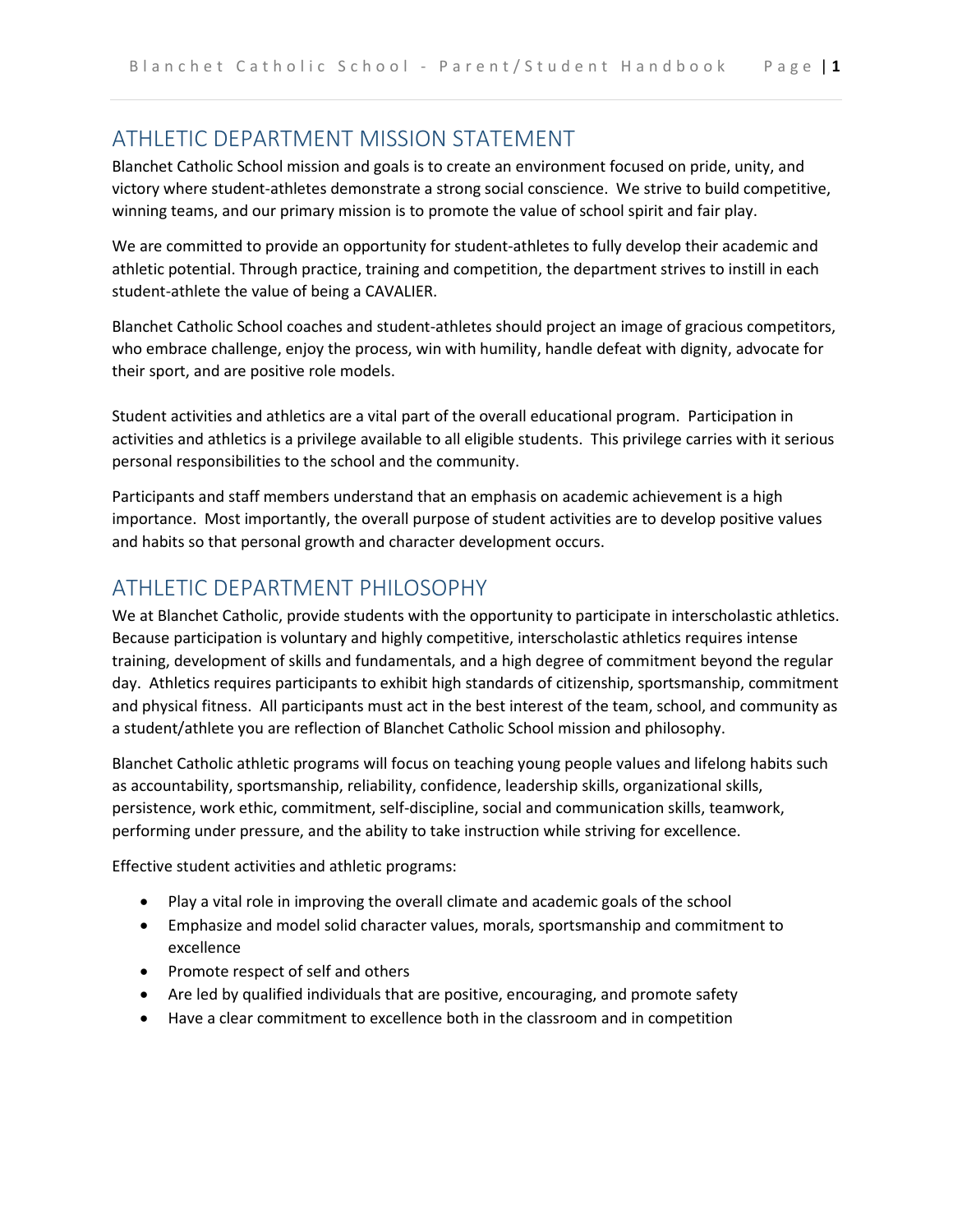## <span id="page-4-0"></span>ATHLETIC VISION IN TEACHING LIFE SKILLS THROUGH ATHLETICS

The Cavalier vision as an athletic program defining TEAM. It is made up of coaches and players dedicated to achieving excellence and increase student participation. We will work together to learn life skills and enhance our given abilities in order to be successful student-athletes and positive citizens.

Our efforts as coaches will be focused on teaching our athletes how to win and not just on winning. Through positive reinforcement and intentional teaching, we will show our athletes how to succeed with humility and persevere through setbacks in a productive manner.

We will place student-athletes on teams appropriate to their physical and emotional abilities. At the varsity level, our coaches will select players and decide playing time based on their judgment of skill, commitment and hard work that will make the team as competitive as possible.

At the sub-varsity levels, there will be more of a focus on player development, although playing time may still not be equal for all participants. It is a goal, but not a requirement, that all student-athletes on the sub-varsity level should see some playing time in each contest unless there is a discipline issue that is being dealt with.

Our coaches will strive to be positive role models who display in-depth knowledge of their activity, an ability to teach, strong leadership, discipline, sportsmanship, ethical behavior, safety and interest in holistic development of their athletes.

## <span id="page-4-1"></span>WHAT IT MEANS TO BE A "CAVALIFR"

To be a "CAVALIER" is the desired outcome for participants in our athletic programs and it is our hope that they will attain the following traits:

|                     | <b>Competitive</b> Positive, fearless of opponents, willing to take risks for the betterment of the individual<br>and TEAM (compete with class)    |
|---------------------|----------------------------------------------------------------------------------------------------------------------------------------------------|
| Accountability      | Staying positive, encouraging teammates in a positive way, working together and<br>coaching each other towards a common goal                       |
| <b>Value Ethics</b> | Never satisfied, always working toward getting better every day; being better<br>tomorrow than we are today; being prompt, dependable and reliable |
| <b>Aggressive</b>   | Assertive, competitive, energetic, dynamic, driven, every day to better yourself and<br>your team.                                                 |
| Loyalty             | A strong feeling of support or allegiance                                                                                                          |
| Improvement         | Improving skills, techniques and understanding the game                                                                                            |
| Energetic           | Active, lively, vibrant, spirited daily                                                                                                            |
| <b>Respectful</b>   | Through sportsmanship, respect of our opponents, teammates and officials, encourage<br>teammates, win with honor, and lose with dignity            |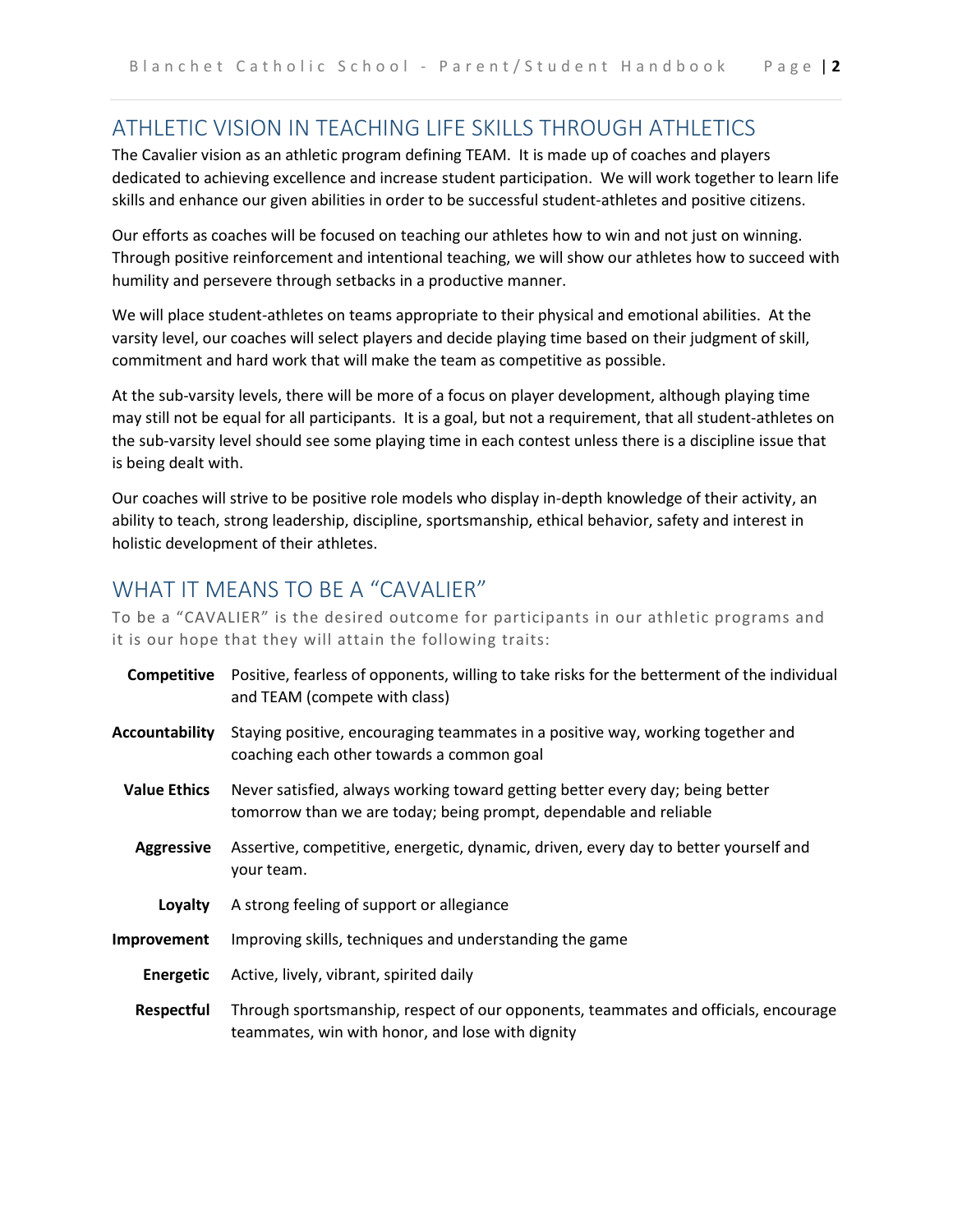## <span id="page-5-0"></span>BLANCHET CATHOLIC SCHOOL VALUES

| <b>Faithful</b>    | A faithful person is one who pursues the best for their family, school, church,<br>community and TEAM, along with themselves in thought, word, and action.<br>Everything you do you do with Jesus in your heart and mind.                                                                   |
|--------------------|---------------------------------------------------------------------------------------------------------------------------------------------------------------------------------------------------------------------------------------------------------------------------------------------|
| Trustworthy        | A trustful person is one who is truthful, honest, and honorable with a sense of fairness<br>and justice, loyalty, and integrity for themselves and others.                                                                                                                                  |
| <b>Hard Worker</b> | A hard-working person is one who is always trying to improve themselves, regardless<br>of whether or not another is watching. They are someone who sets the bar for<br>everyone else to reach by their actions in the classroom, on the TEAM, on the field, at<br>home, in their community. |
| <b>OHANA</b>       | Is family, family means no one is left behind or forgotten.                                                                                                                                                                                                                                 |

We also hope during their high school athletic experience, our student-athletes will have fun and build fulfilling relationships. Our programs will strive to provide an opportunity for our students to release stress in a healthy manner and instill fitness for life as a core value. The product of our investment in athletics will be healthy adults who contribute to their community in a positive manner. By Courage and Faith!!

## <span id="page-5-1"></span>ATHLETIC PROGRAMS OFFERED AT BLANCHET CATHOLIC SCHOOL

**FALL** - Cross Country, Football, Boys Soccer, Girls Soccer, and Volleyball

**WINTER -** Boys Basketball, Girls Basketball, Boys/Girls Swimming

**SPRING** - Baseball, Boys Golf, Girls Golf, Softball, Boys Tennis, Girls Tennis, Boys/Girls Track and Field

# <span id="page-5-2"></span>STUDENT-ATHLETE EXPECTATIONS

- 1. Takes responsibility for clearance and eligibility.
- 2. Treats coaches, officials, teammate and opponents, with respect.
- 3. Puts forth his/her best effort in practices and contests.
- 4. Attends all practices and contests unless clear and timely permission has been granted by the coach to be absent.
- 5. Does not try to intimidate others or use "trash talk" in person on social media. Refrains from conversations that foster dissension in person or with social media.
- 6. Remembers that it is a privilege to represent BCS in athletics.
- 7. Communicates effectively with the coach and teammates.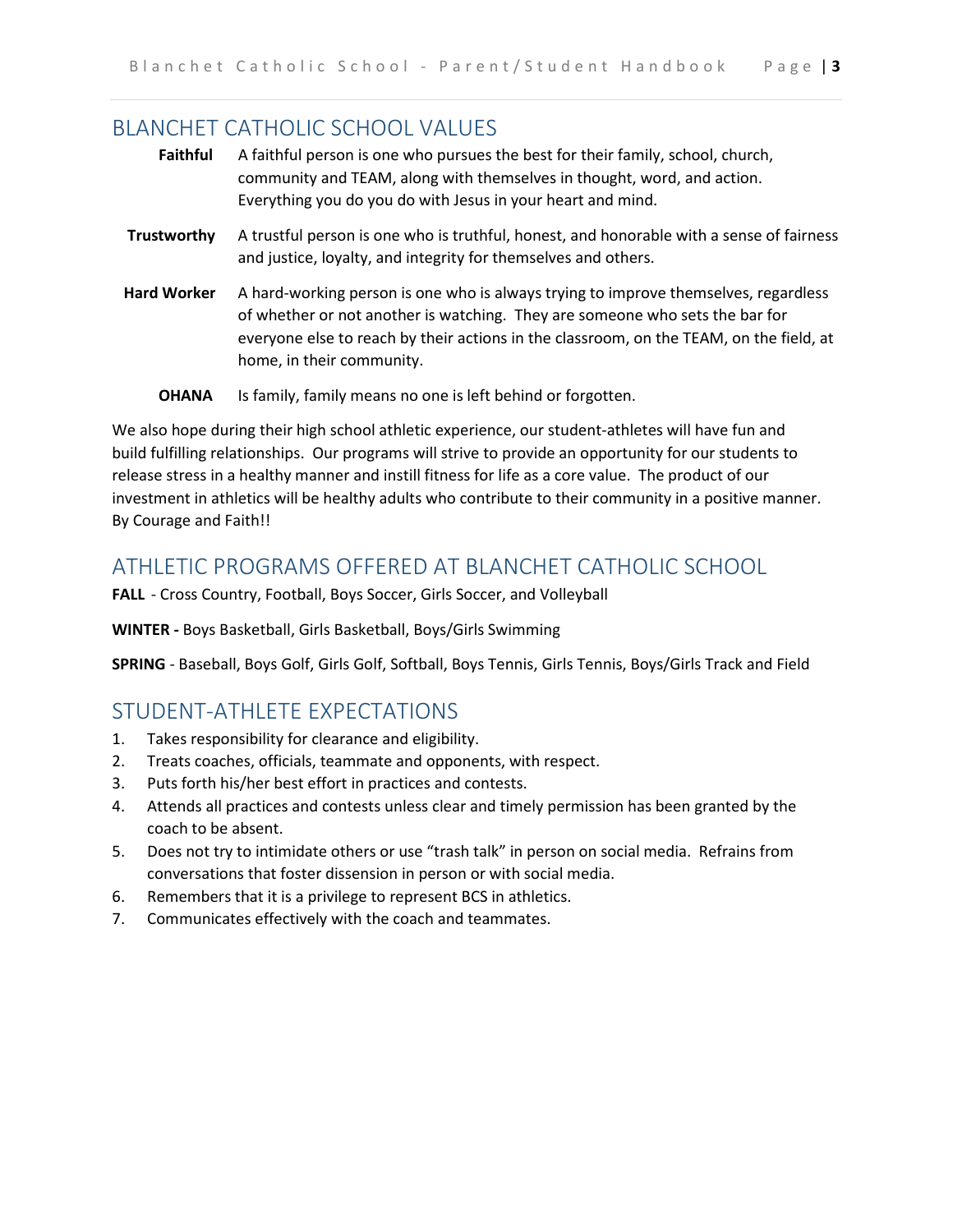# <span id="page-6-0"></span>ATHLETIC CODE OF CONDUCT

The Blanchet Catholic School Athletic Code of Conduct establishes standards by which student-athletes are expected to conduct themselves as representatives of Blanchet Catholic School. Coaches and parents are expected to discuss these regulations and consequences with their student-athletes so that informed and appropriate decisions about behavior are made.

It is also imperative that students and parents understand that Blanchet Catholic School sets specific policy regarding Illegal drug/alcohol, marijuana and tobacco use, academics and attendance. It is also imperative that students and parents understand that BCS Student Code of Conduct and the BCS Athletic Code of Conduct are two separate sets of standards. All are designed to support each other.

The BCS Athletic Code of Conduct, which is written specifically for student-athletes, is intended to be used concurrently with the BCS Student Code of Conduct, but the two codes differ procedurally and substantively. If a student-athlete is suspended for a violation of the BCS Student Code of Conduct, then the student athlete will not be permitted to practice or participate in contests during the suspension. If the same misconduct also constitutes a violation of the BCS Athletic Code of Conduct, then the student athlete will be penalized accordingly.

The BCS Athletic Code of Conduct sets a high standard because of the school's desire to help protect the health, safety and welfare of all students and community members. The BCS Athletic Code of Conduct applies to ALL student-athletes. A student is deemed to be a student-athlete for purposes of the BCS Athletic Code of Conduct once the student is notified by the coach that the student has made his/her team. Thereafter the student is deemed to be an athlete for the remainder of his/her high school career. This also includes all student-athletes "in season" as well as those student-athletes whose season has been completed but intend to compete in subsequent seasons or sports.

The demanding nature of athletics and the rigors of competition demand that a high standard of behavior on the part of the student-athletes be maintained at all times. Furthermore, the BCS Athletic Code of Conduct provides parents with support in dealing with potential problems with their studentathlete, and it provides incentive for the athlete to deal appropriately with negative peer pressure.

The BCS Athletic Code of Conduct applies to behavior that takes place at **home or away school sponsored/sanctioned activities**. Student-athletes are a reflection of our athletic department, coaches, family, school and community. When participating in a school sanctioned/sponsored event we expect our student-athletes participating to follow our "CAVALIER" values.

Consequences for violating the BCS Athletic Code of Conduct will be in effect for non-league, league, district, regional, and state contests and championships. With regard to suspensions from contest, scrimmages do not count as contests**. Consequences of Athletic Code violations will carry over from school year to school year and will be in effect for the duration of the student-athlete's high school participation.**

This means the student's record of BCS Athletic Code of Conduct violation will follow him/her from one sport to the next, from one year to the next.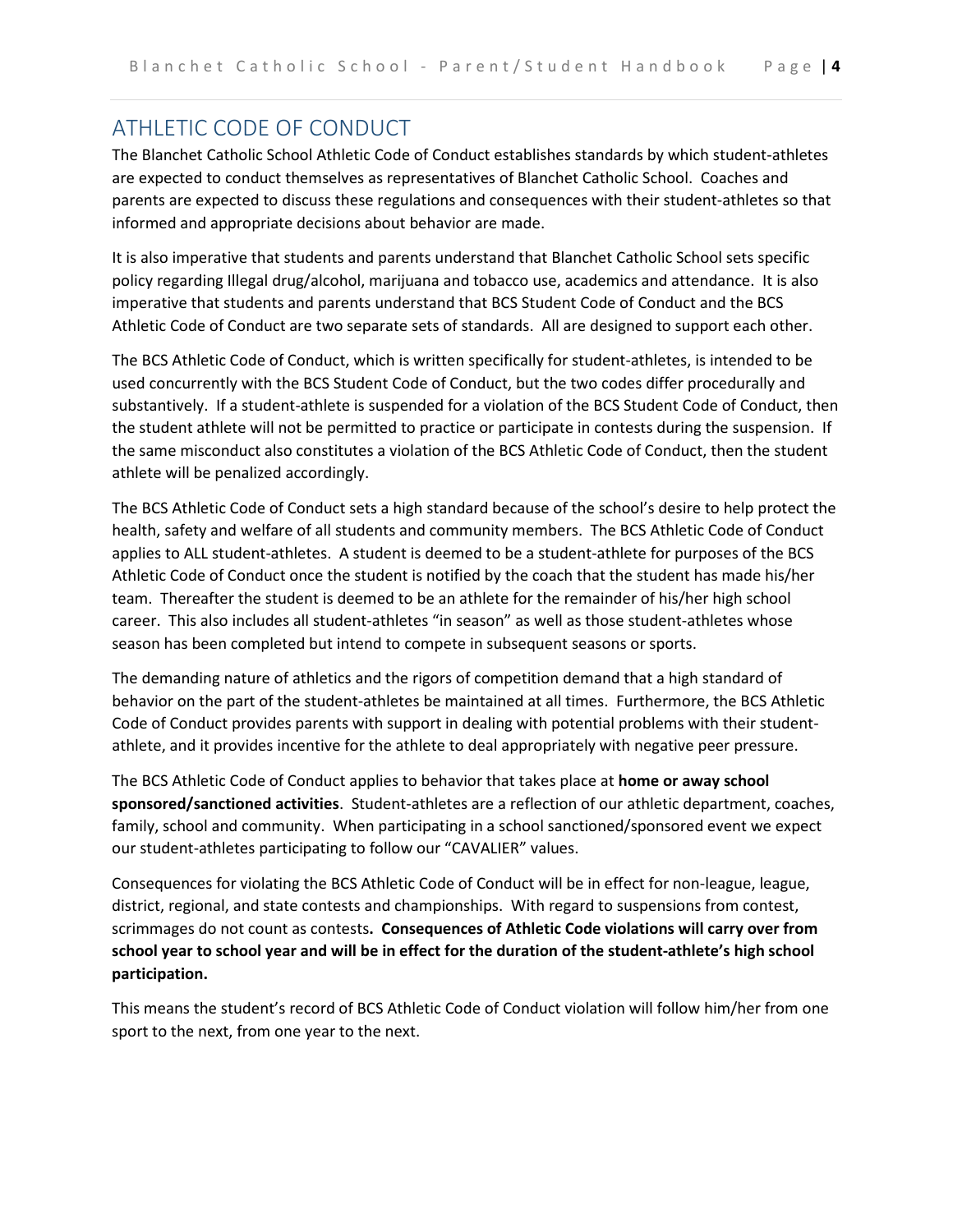# <span id="page-7-0"></span>ELIGIBILITY

#### <span id="page-7-1"></span>Academic Eligibility

Requirements in order to participate in a contest: OSAA (Oregon Schools Activities Association) eligibility is determined from the prior semester's grades – all student-athletes must currently be enrolled in and passing five (5) classes, and be on track for graduation.

Once cleared to play in contests by OSAA Rules to maintain eligibility, BCS eligibility requires that all student be in regular attendance, **maintain at least a 1.7 grade point average (GPA) and no more than one failing grade at designated grading periods to remain eligible for participation.**

Once all academic eligibility requirements are met the student-athletes are declared eligible to participate in contest and will be on the cleared for contest list.

If a student-athlete is at risk of maintain the 1.7 GPA the athletic department will monitor the studentathletes progress in support of helping one meet the requirements. Meanwhile, student-athletes will not be allowed to practice or play in games until requirements are met.

#### <span id="page-7-2"></span>OSAA Eligibility (High School Only)

To be eligible by OSAA standards, a student must have passed at least five classes the previous semester and currently be enrolled in at least five classes. In addition, a student must be "on track to graduate." In order to remain "on track to graduate," a Blanchet student must have earned at least 4.0 credits prior to the start of their sophomore year, at least 9.5 credits prior to the start of their junior year, and at least 16 credits prior to the start of their senior year.

## <span id="page-7-3"></span>FEES AND FORMS

An activity fee is charged for student-athletes participating in athletics. The fees are as follows: \$125 for the first activity (\$50 additional fee for high school football) and \$75 for the second activity. There is a two activity cap per student cap and a four activity fee family cap.)

Student-athletes must fill out three very important forms before they are allowed to participate in sports.

- 1. Athletic Participation Form this form includes emergency information
- 2. Physical Exam Form student-athletes must have a physical every 2 years (every year for football)
- 3. Concussion Waiver this form discusses concussion as an injury in sport, signs and symptoms of a concussion, how to prevent concussions from happening, what to do if you think your child has a concussion, and explains OSAA rules on concussions.

#### <span id="page-7-4"></span>Clearance

Once all forms and fees are paid, coaches will receive an email notification about student-athlete clearance.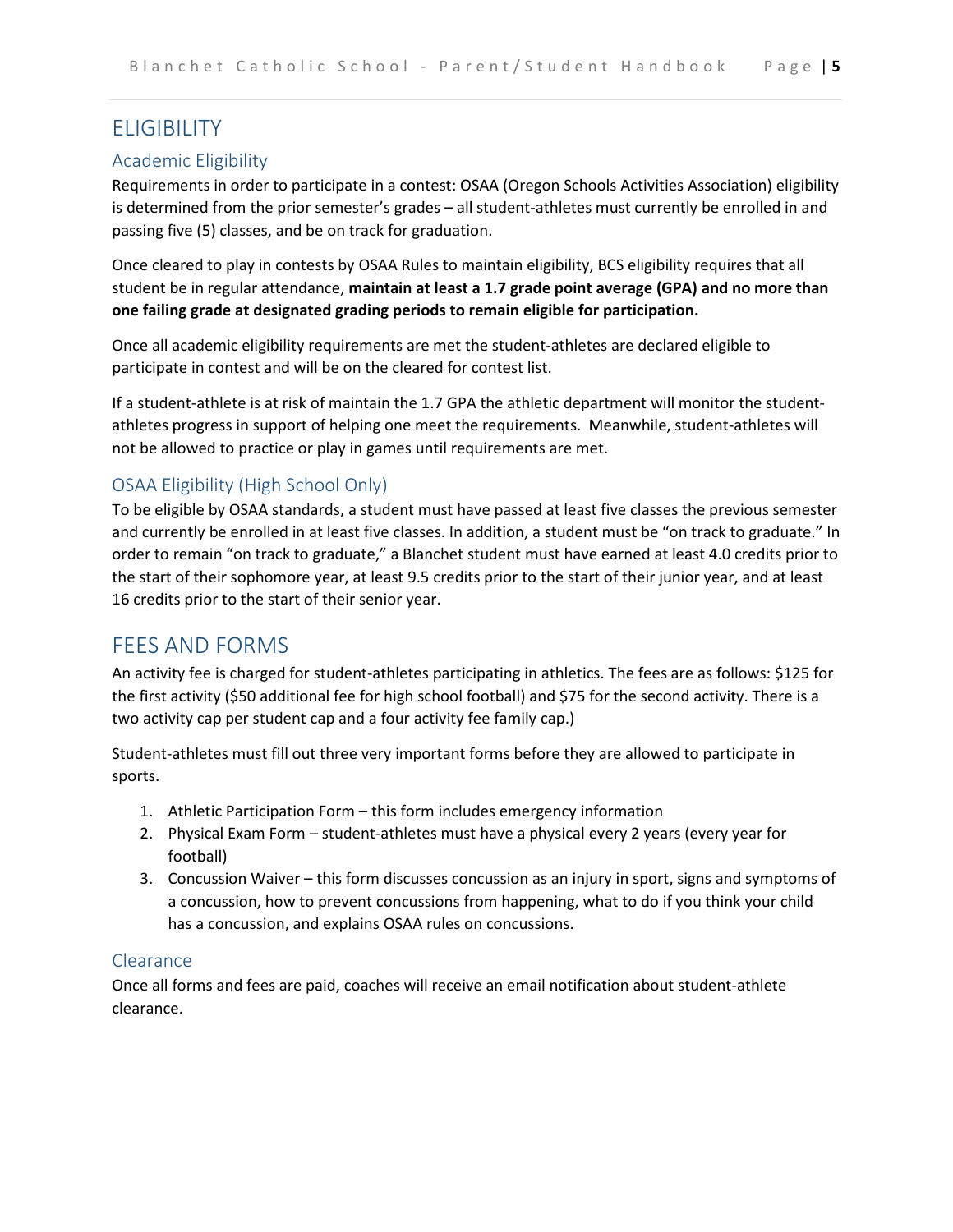## <span id="page-8-0"></span>ATTENDANCE STANDARD

#### <span id="page-8-1"></span>Accumulated Absences

A transcript from Blanchet Catholic School indicates that a student has met a certain minimum standard to attain the grade given. If a student has excessive absences from school, no matter what the reason, this minimum standard cannot be attained and credit for a course may be lost.

A student-athlete who is absent from a class more than **12 times** during one semester may not be eligible to receive credit in that class. Once a student-athlete reaches **7 absences in one class**, the parents/guardian of the student will be notified. If a student-athlete reaches **12 absences in one semester** they will be notified that they may not be receiving credit for the course. A student-athlete may appeal for credit in the course by submitting a request to the Principal within 15 days of the end of the semester.

#### <span id="page-8-2"></span>Attendance Policy

Each student is to attend each class in which the student is enrolled unless the parent/guardian and school administrator agree that the student has reason to be excused from the class. Each student not following the attendance policy of Blanchet Catholic School is subject to action considered appropriate by the administration.

BCS administration and coaching staff recognize that attendance at school is critical to a studentathlete's success in the classroom, very much the same as attendance at practice is essential**. BCS rules state that in order for a student-athlete to be eligible for an athletic event he/she must be in attendance for at least six (6) full periods to be eligible for participation in sports contest, including practices, unless a student/athlete is on a school-sponsored field trip.** We at BCS want to emphasize that we are a college preparatory school and with that in mind continue to focus on the whole student.

## <span id="page-8-3"></span>UNSPORTSMANLIKE CONDUCT

Unsportsmanlike conduct and other unacceptable behaviors (such as improper use of technology/social media, behavior issues when on road trips) not specifically covered in the BCS Athletic Code of Conduct, but which are contrary to the spirit of the BCS Athletic Code of Conduct and OSAA are subject to an appropriate penalty at the discretion of the Athletic Director and/or the Principal, taking into consideration the seriousness of the offense, any harm or injury to person or property, the remorse of the athlete and any other relevant factors.

#### <span id="page-8-4"></span>Athletic Ejection Policy

Blanchet students, coaches and faculty should always strive to place the school and its community in a positive light when engaged in athletic contests. Any player or coach ejected from an athletic contest at Blanchet Catholic School will result in the coach or player paying 100% of the OSAA ejection fines as well as serving the applicable game suspension time given. In addition, the player and coach or coach alone if it is a coach who was ejected, must appear within three school days before the Blanchet Administrative Council. The purpose of the appearance will be to have the coach and/or player explain the situation and give remedies to prevent any future occurrences. Based on the severity of the incident, additional consequences may be enforced as determined by the Blanchet Administrative Council.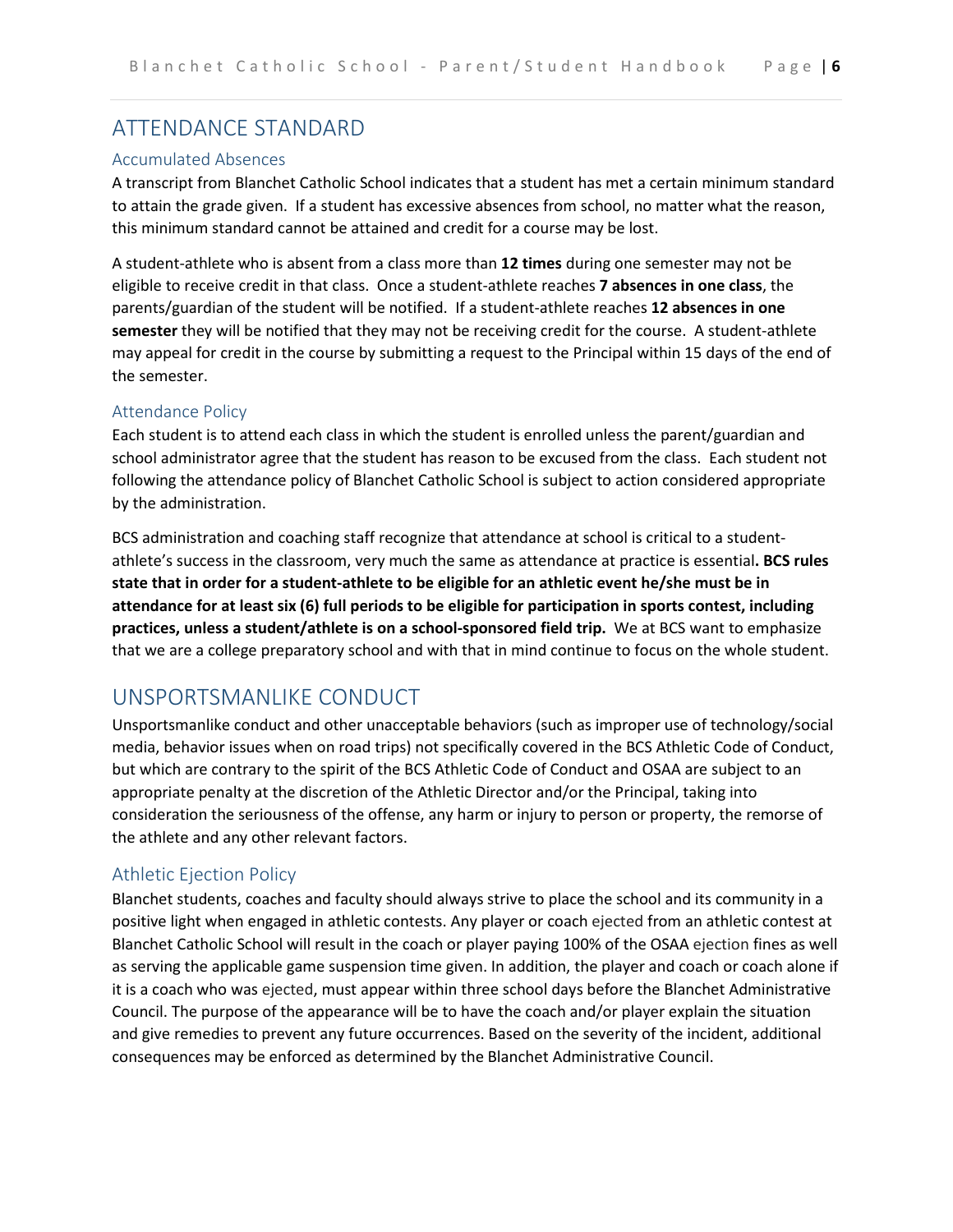#### <span id="page-9-0"></span>HAZING

The BCS Code of Conduct defines hazing as "engaging in or planning any form of verbal or physical hazing or initiation of other students. Hazing includes, but is not limited to, forcing prolonged physical activity, forcing excessive consumption of any substance, forcing prolonged deprivation of sleep, food, or drink, or any other behavior that recklessly endangers the health or safety of an individual or is likely or intended to cause personal degradation or disgrace for purposes of initiation into any student group."

To help combat hazing and to better develop student-leaders. The BCS Athletic Department encourages coaches to adopt a "Service Leadership" model that allows for our most senior athletes to demonstrate leadership through consistent service to the team ( as opposed to the "Freshman" carry the bags, etc..)

#### <span id="page-9-1"></span>HARASSMENT

It is the policy of Blanchet Catholic School not to tolerate any form of harassment, including verbal or physical conduct, by any faculty, staff, volunteer, vendor, coach, visitor to school, or student. This includes, but is not limited to, any behavior that harasses, disrupts, or interferes with another's work performance or which creates an intimidating, offensive or hostile environment within the Blanchet community. Sexual harassment or any type of harassment on the basis of color, disability, race, religion, sex, national origin, sexual orientation, marital status, pregnancy, age, gender identity, veteran status, uniformed military service, genetic information or any other classification protected by local, state or federal law will not be condoned, permitted or tolerated, whether intentional or unintentional.

Harassment can occur any time, and may be one or more of the following:

**Sexual Harassment** - Sexual advances, requests for sexual favors, and other verbal or physical conduct of a sexual nature when:

- Submission to such conduct is made either explicitly or implicitly a term or condition of an individual's employment;
- Submission to or rejection of such conduct by an individual is used as the basis for any decisions; or the conduct has the purpose or effect of unreasonably interfering with an individual's performance of duties or creates an intimidating, hostile, or offensive environment.

**Sex-based Harassment** - A behavior that denigrates, ridicules, and/or is verbally or physically abusive to an employee/student because of his/her gender or sexual orientation.

Racial Harassment - A behavior that denigrates, ridicules, and/or verbally or physically abuses page... employee/student because of his/her race.

**Harassment Based on National Origin** - A behavior that denigrates, ridicules, and/or is verbally or physically abusive to an employee/student because of his/her national origin.

**Bullying** - The process of intimidating or mistreating someone weaker or in a more vulnerable situation. This can come in the form of physical, emotional, or verbal harassment.

Students or faculty guilty of harassment will face severe disciplinary action.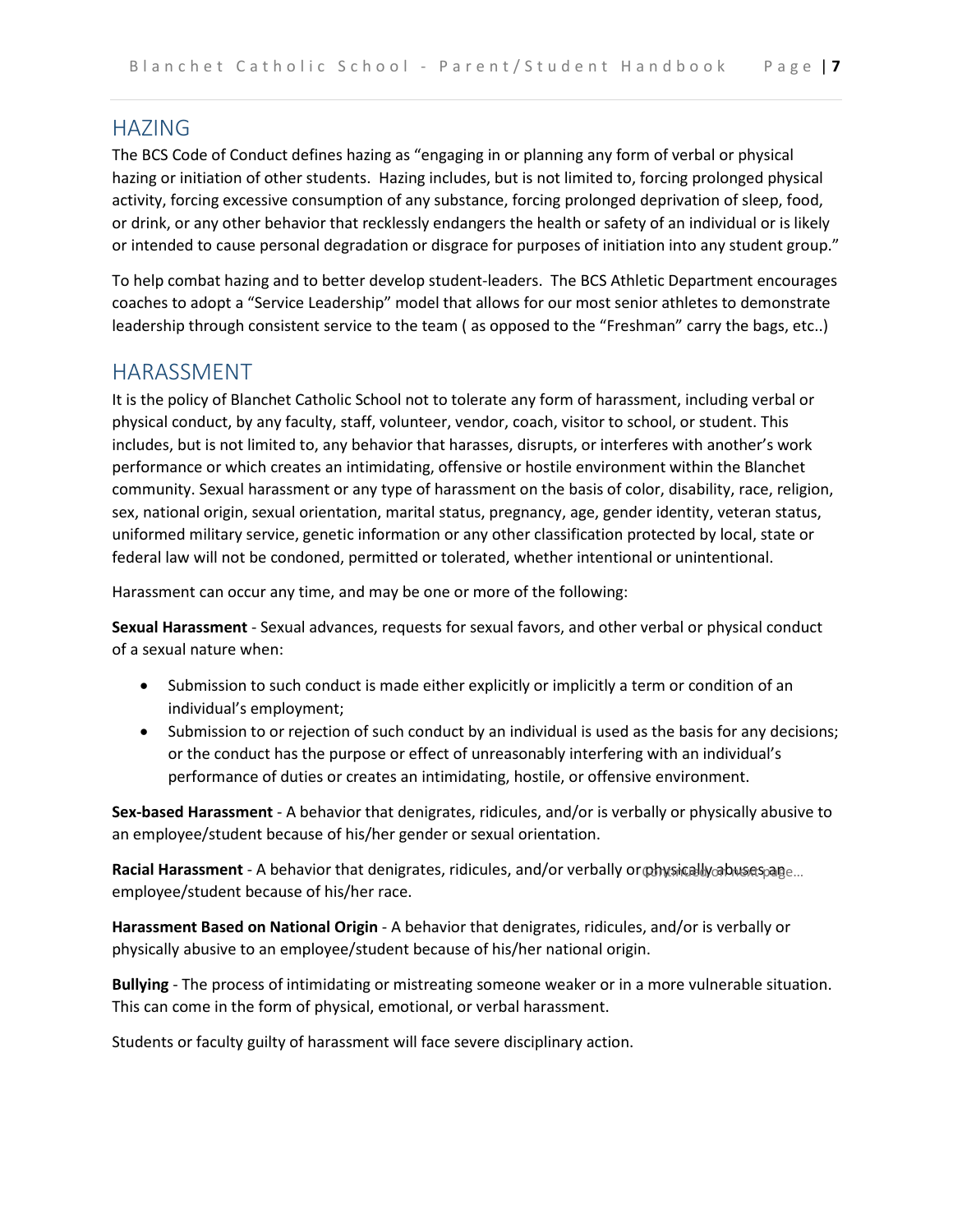# <span id="page-10-0"></span>QUITTING OR TEAM REMOVAL

**A student-athlete who quits one sport after the first ten (10) scheduled practice sessions cannot go out for another sport during the same season or an organized offseason program.** A student-athlete who is dropped from a sport for disciplinary reasons may not participate in any organized offseason program for another sport.

The next sports season begins when the last regular season contest of the previous season is over. No athlete may begin working out for another sport while his current season is still in progress, without the consent of the coach.

#### <span id="page-10-1"></span>Unusual or Special Circumstances

Notwithstanding consequences for violations prescribed in the above paragraphs, the Principal has the discretion to reduce the penalty when unusual or special circumstances warrant such a reduction.

## <span id="page-10-2"></span>DRUGS/ALCOHOL/TOBACCO AND MARIJUANA USE INCLUDING VAPING

BCS recognizes its responsibility to establish discipline policies and procedures in relation to student use of alcohol/tobacco and other drug use, as well as to support alternatives for student-athletes and their families – e.g., staff training and community activities related to alcohol/tobacco/ drug and marijuana education awareness.

The use or possession of tobacco, illegal/legal drugs, alcohol, inhalants, or other similar or controlled substances, on school premises or at school sponsored activities is prohibited and is grounds for disciplinary action up to and including expulsion.

A student-athlete shall not knowingly possess (i.e., including but not limited to having in purse, wallet, locker, desk, vehicle, etc.), buy sell, use, transmit, apply or be under the influence of any illegal/legal drug or those substances which may be harmful if inhaled or otherwise ingested into the body. This also includes look-alike substance that are being passed as illegal substance.

This rule is in effect during any school-sponsored activity, event or program on or off the school grounds, on the school bus, in transit to or from school, or in any circumstance where conduct prohibited by this rule causes significant harm to the reputation of BCS or its mission.

The possession or use of tobacco or other smoking products illegal/legal is prohibited at school, within a three block radius of campus and at any school function.

**First violation** - Suspension (2-day) Athletes unable to practice or play in (1) game.

**Second violation -** 5-day suspension, plus 12 hours of community service (in addition to the 10 hours required per year), attend two 4-hour sessions on tobacco, alcohol, drugs and marijuana (notification of time and location will be provided to student and his/her family) and parent contact. Athletes unable to practice or play in (2) games.

**Third violation** - Long-term suspension, possible expulsion as a student or student/athlete.

## <span id="page-10-3"></span>SCHOOL SUSPENSION

Student-athletes who are suspended from school under the BCS Student Code of Conduct are prohibited from participation in practices and interscholastic events during the length of the suspension.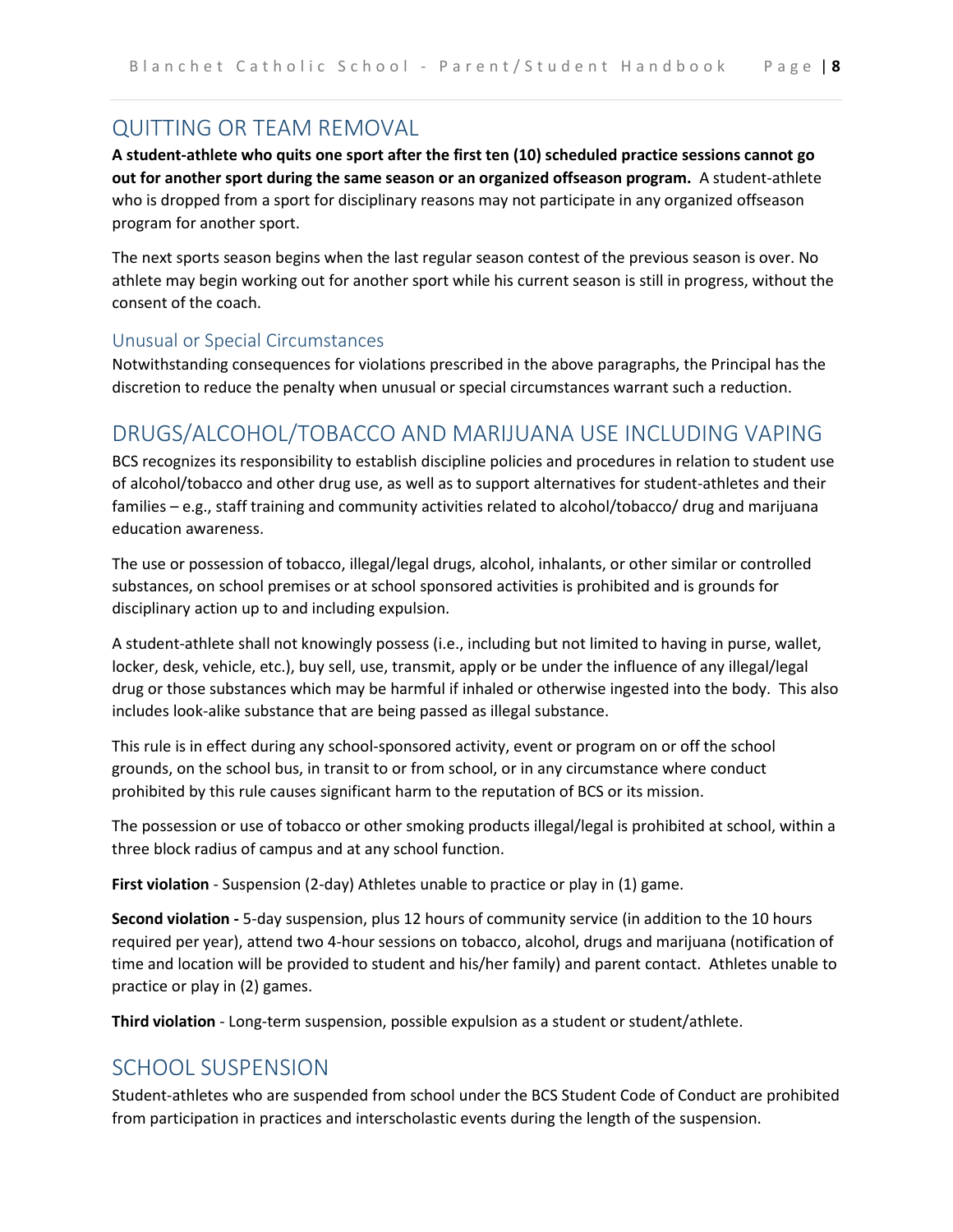## <span id="page-11-0"></span>OFF-SITE ATHI FTICS TRANSPORTATION POLICY

Blanchet does its best to provide transportation to as many events as possible. However, with the number of sports we offer at the high school and mid-high levels it is not possible to have transportation to all events. In order to offer certain off-site athletic programs it is necessary for parents to provide transportation plans for their students when the school is unable to do so. Typical examples of this are golf and tennis which hold practices off-site. In order for students to participate on these teams they and their parents will need to arrange their own transportation to practices. Transportation is provided for golf and tennis when it comes to tournaments/matches. It is Blanchet's policy that students who wish to ride with or drive other students to athletic practices must submit an Athletics Transportation Form with parent signatures in order to gain permission from a Blanchet Catholic School administrator.

# <span id="page-11-1"></span>BLANCHET CATHOLIC SCHOOL DRESS CODE

As outlined in Blanchet Catholic School's policies, rules and regulations, students/athletes are to dress and groom themselves in a manner that is modest, clean, and appropriate to a Catholic school academic environment.

**Student-athletes are expected to adhere to BCS dress code policy at all school related events.**

**Coaches are expected to dress in professional attire, representing the brand of Blanchet Catholic in alignment with the expectations of their sport and school administration.**

## <span id="page-11-2"></span>PREGNANCY POLICY

Blanchet Catholic School supports the position of the Catholic Church that abstinence is the proper choice regarding premarital sex, and that all decisions in regard to pregnancy must respect the sanctity of life and the avoidance of abortion. Blanchet Catholic School emphasizes the need to make positive moral choices, including decisions regarding sexual conduct.

In conducting counseling in regard to a student who has become pregnant or who is responsible for a pregnancy, the school will encourage and support the student in a course of action, which includes completion of the pregnancy and avoidance of abortion. The school will make reasonable efforts to assist the student in meeting the student's educational goals. The school will work with the student and the student's family in determining the appropriate setting for further education, including a whole range of options from continuing to attend Blanchet to home schooling. The student's right to privacy shall be safeguarded as much as possible.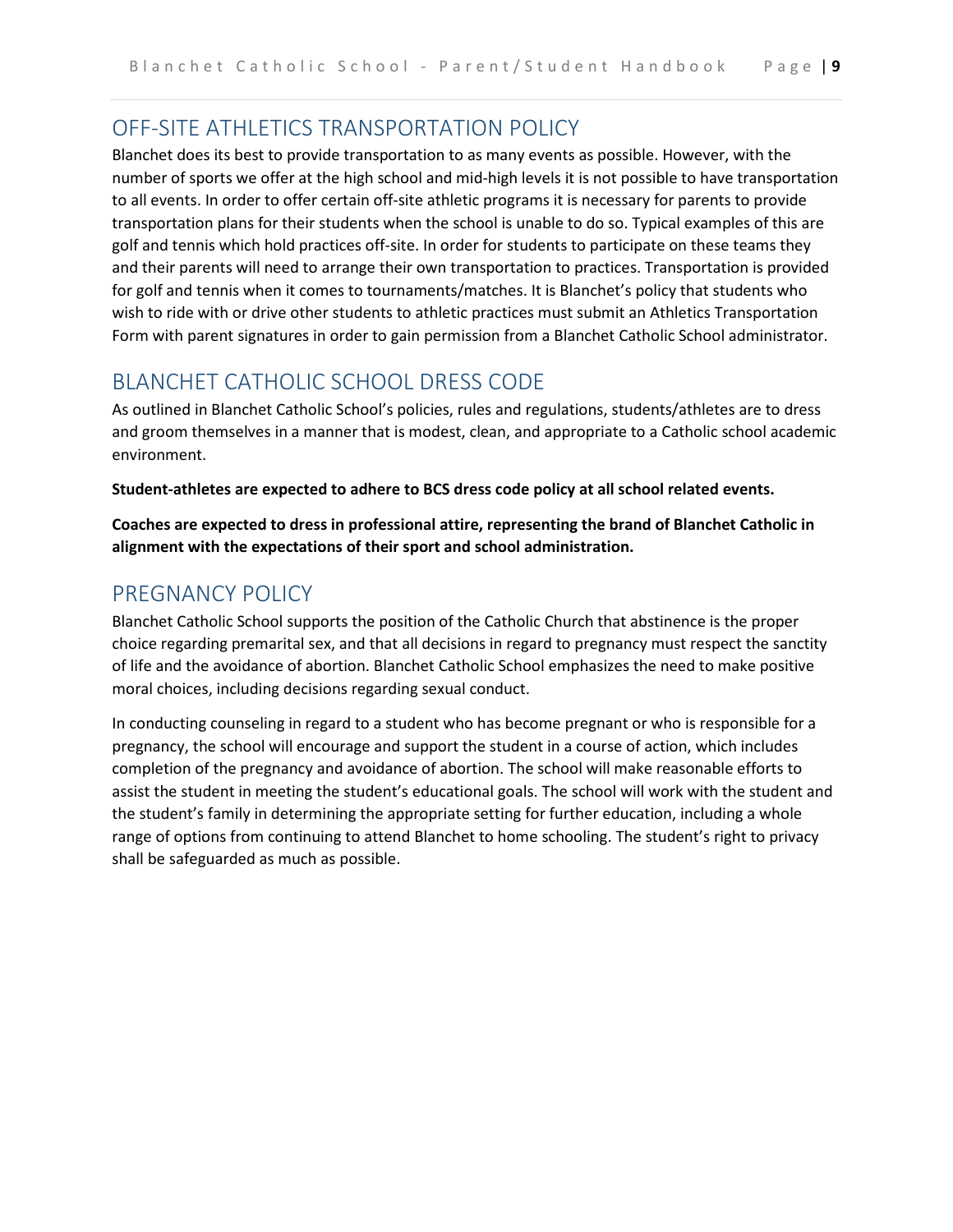## <span id="page-12-0"></span>SOCIAL MEDIA

Social media is defined as any electronic tool that allows for social, interactive, and connective learning allowing for but not limited to: video and photo sharing, social networking, blogs, wikis, podcasting, instant messaging, texting, web conferencing, or any other technology that allows for direct or indirect interaction between two or more parties. When using social media, students are expected to observe and follow all policies.

Students, coaches, parents, faculty and staff, etc., are prohibited from creating any website, Facebook page or other social media using the name Blanchet, Blanchet Catholic School, etc. All Blanchet named social media is managed by Blanchet Development and Marketing departments. If you have questions about this, please contact the Marketing or Development offices.

To maintain the professional relationship between student-athletes, coaches and faculty/staff members, the following policies will be followed when using social media to interact with students:

Faculty, staff, and coaches are prohibited from "friending, following, accepting", etc. all current students via social media.

## <span id="page-12-1"></span>FOOTBALL PRACTICE – NO CONTACT RULE, NINE DAY RULE

The OSAA executive board adopted the following football practice rule effective with the 1985 season. The rule reads as follows: At the beginning of football practice each year every participant shall be required to have three days of practice without person-to-person contact. A school shall not permit an individual to participate in a practice involving person-to-person contact unless that individual has had a least three days of practice without person-to-person contact. Contact with another person on the fourth and fifth days should be controlled.

The only pieces of player equipment to be worn by individuals during non-contact (person-to-person) drills are shoes and helmets. An individual shall become eligible to participate in an interscholastic contest after completing a minimum of nine days of actual field practice. It is strongly recommended that practices allow for water breaks and general acclimation to hot and humid weather. This rule does not preclude light contact with blocking sleds and tackling dummies on the first three days. However, it is strongly recommended that any such contact be carefully controlled.

## <span id="page-12-2"></span>CONCUSSION TESTING

In order to better manage concussions sustained by our student-athletes, Blanchet has acquired a software tool called ImPACT (Immediate Post Concussion Assessment and Cognitive Testing). ImPACT is a computerized exam utilized to successfully diagnose and manage concussions. If an athlete is believed to have suffered a head injury during competition or practice, ImPACT is used to determine the severity of head injury and when the injury has fully healed. ImPACT testing will be required (unless a parent consents to opt-out) for high school and mid high football, volleyball, soccer, basketball, baseball softball and high school swimming. Optional sports include cross country, tennis, golf, and track and field.

The computerized exam is given to athletes before the beginning contact sport practice or competition. This non-invasive test takes about 20-25 minutes to complete. Essentially, the ImPACT test is a preseason physical of the brain. It tracks information such as memory, reaction time, speed, and concentration.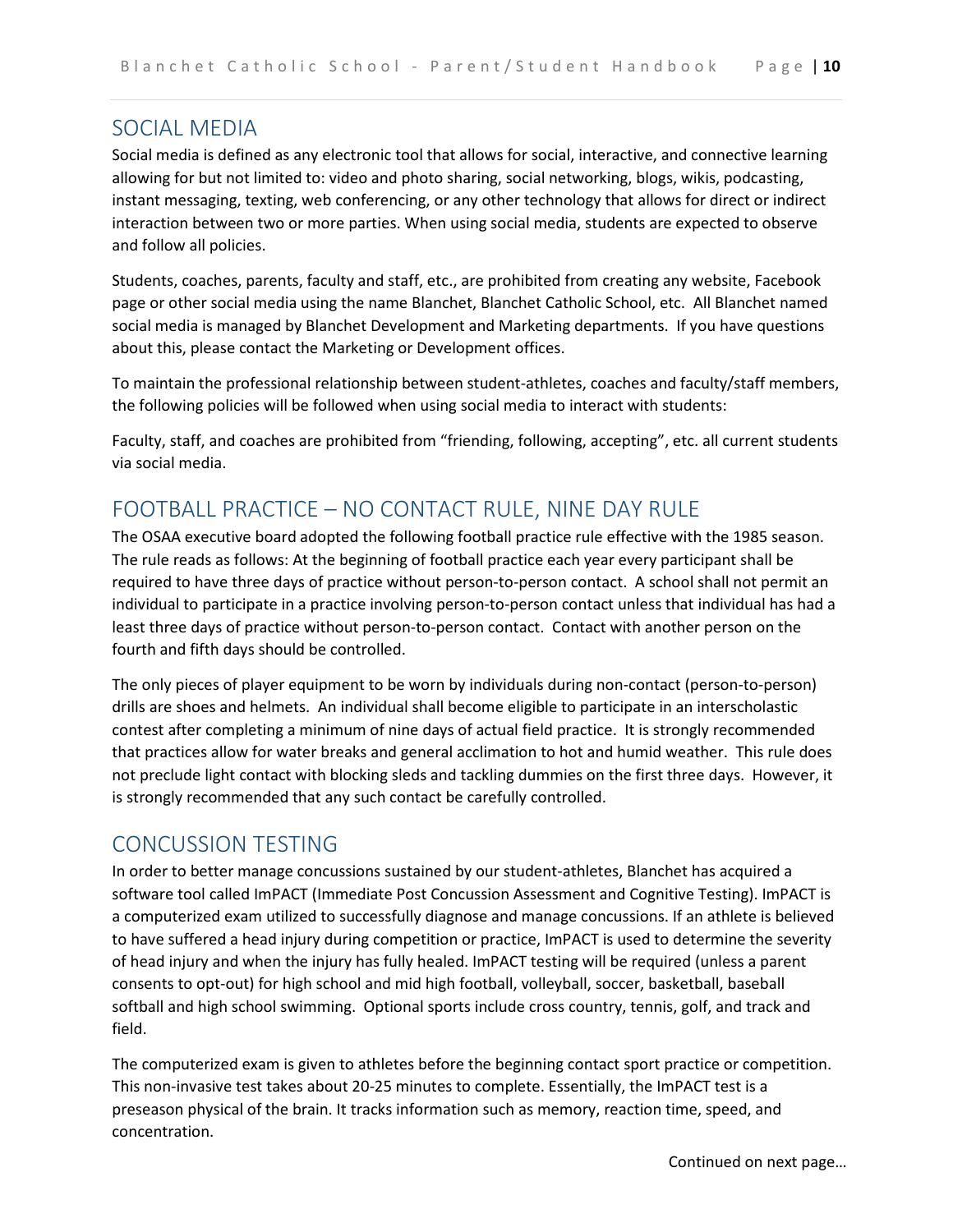If a concussion is suspected, the athlete will be required to re-take the test. Both the preseason and post-injury test data is given to the Blanchet team doctor and/or the athlete's personal doctor. The test data will enable these health professionals to determine when return-to-play is appropriate and safe for the injured athlete.

#### <span id="page-13-0"></span>BCS CONCUSSION MANAGEMENT PROTOCOL

#### <span id="page-13-1"></span>Concussion Management Plan

The BCS Concussion Management Plan shall be followed for any athlete who exhibits signs, symptoms or behaviors consistent with a concussion following an observed or suspect blow to the head or body, or who has been diagnosed with a concussion.

Step 1 - Recognition and Evaluation

Step 2 - Removal from Participation

Step 3 - Neurocognitive Testing (ImPACT) and Medical Provider Clearance

- If medical provider clears a student-athlete and ImPACT testing scores are normal, then the student-athlete can return to full participation and file paperwork
- If the medical provider does not clear the athlete for participation refer to Step 4
- If the medical provider does clear the athlete for participation but the ImPACT testing scores are not normal, refer to Step 4

Step 4 - Rest and School/Activities Modified As Needed

Step 5 - Monitor Symptoms

- Student-athlete must show no signs/symptoms for 24-72 hours
- Repeat ImPACT testing and/or refer to medical provider for clearance

#### <span id="page-13-2"></span>PARENT EXPECTATIONS

- 1. Treats other parents, athletes, coaches and officials, with respect.
- 2. Refers to the head coach regarding any purchases for son/daughter's team.
- 3. Sets an appointment to talk with the coach about questions or issues. Does not approach the coach immediately before, during or after a practice or contest.
- 4. Supports, encourages and does whatever they can to allow the athlete to attend practice fully prepared.
- 5. Does not put pressure on their son/daughter to win or be an All-Star.
- 6. Remains positive in their comments about their own athlete, other athletes, their coach and the program.
- 7. Reads and understands OSAA and BCS rules and regulations available online or in print by request to the Athletic Office.
- 8. Leaves officiating to the officials and coaching to the coaches (i.e. starting assignments, positions, playing time and level of play such as J.V or Varsity)
- 9. Picking up their son/daughter on scheduled time according to coach and BCS website.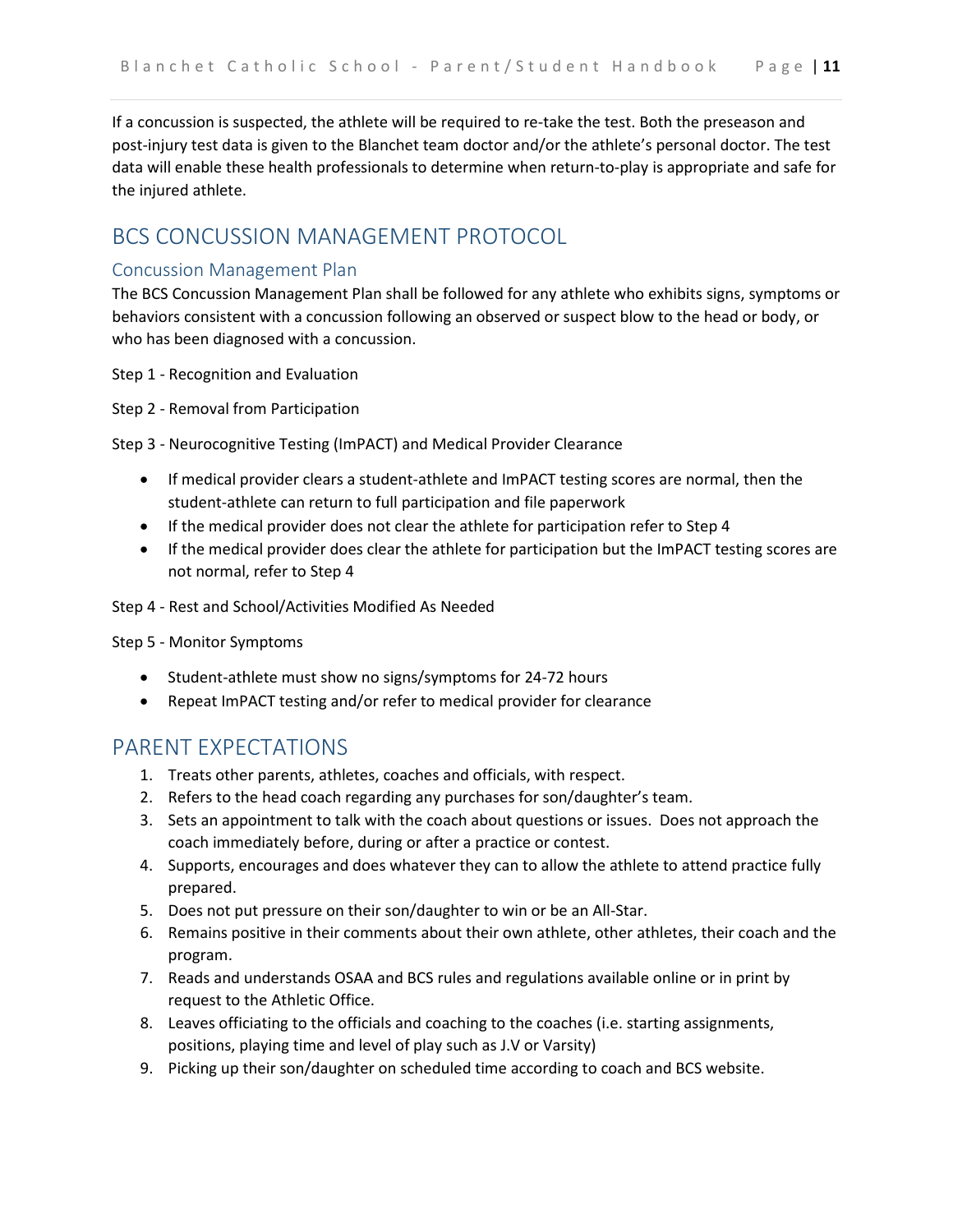# <span id="page-14-0"></span>SPECTATOR CODE OF CONDUCT

The positive, enthusiastic support and involvement of spectators in the lives of students at Blanchet Catholic School is one of the main reasons why co-curricular activities are effective. Spectator behavior and language toward officials, coaches/directors, athletes, participants, and other visitors must be exemplary at all times, consistent with an adult perspective about teenagers, and reflective of Christian values.

To be part of creating a successful, positive situation for students at Blanchet, spectators at all events must:

- Make only positive, encouraging comments to students, coaches/directors, officials, and visitors.
- Control their emotions.
- Remember that making mistakes is part of the learning process; criticism may be counterproductive.
- Thank coaches/directors, officials, and others who help.
- Keep winning in perspective and help others do the same.
- Applaud good plays and good effort by your own team, as well as those of your opponent.
- Focus on fun and participation, rather than winning and losing.
- Encourage athletes to play by the rules.
- Exhibit good sportsmanship and a desire to strive for success.

Spectators who can adhere to these guidelines will be a tremendous support to extracurricular programs. In the judgment of the administrator, spectators who are not able to live up to this code of conduct will face consequences, including removal from the event and possible suspension from future events.